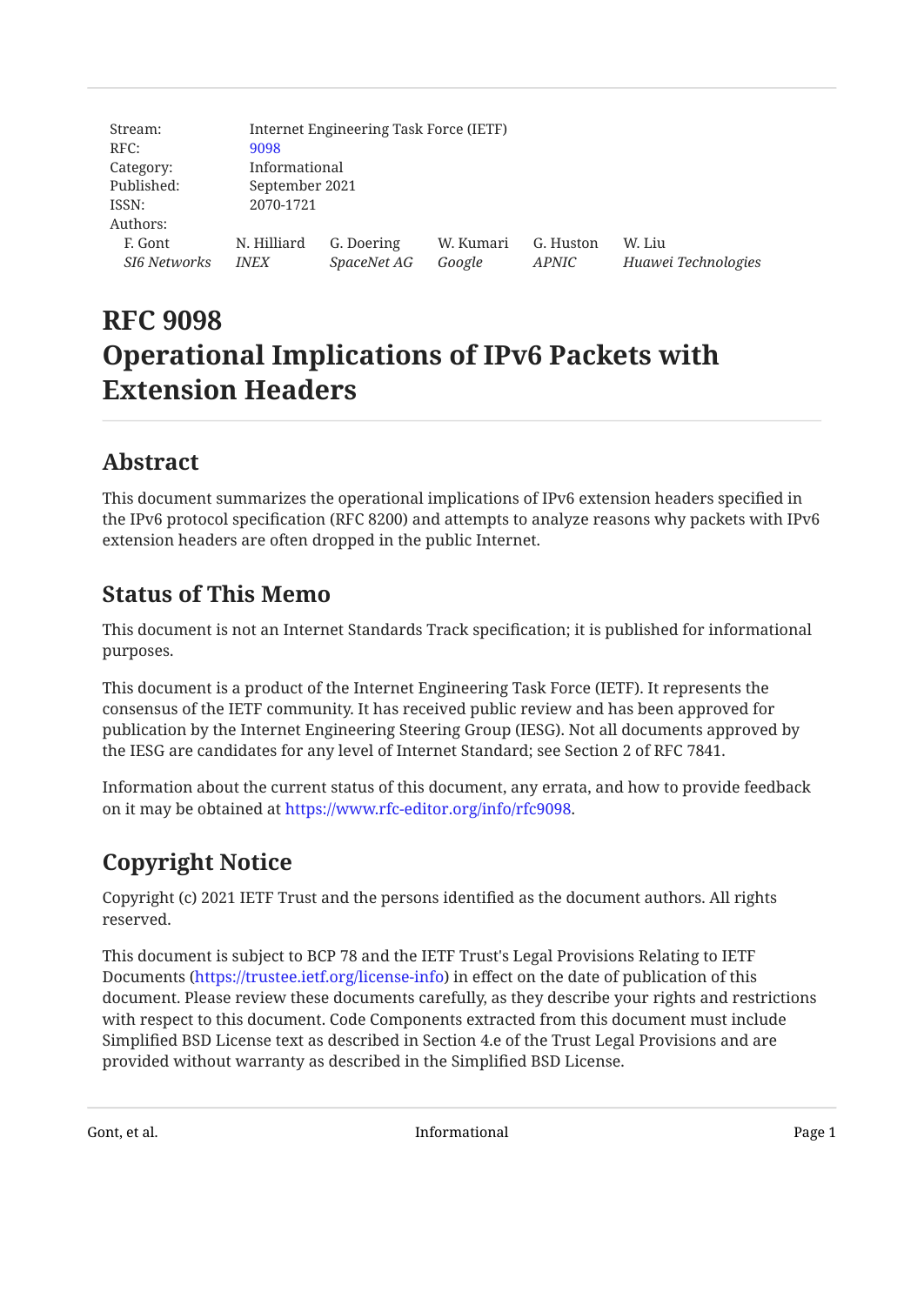## <span id="page-1-0"></span>**[Table of Contents](#page-1-0)**

- [1.](#page-2-0) [Introduction](#page-2-0)
- [2.](#page-2-1) [Terminology](#page-2-1)
- [3.](#page-2-2) [Disclaimer](#page-2-2)
- [4.](#page-2-3) [Background Information](#page-2-3)
- [5.](#page-4-0) [Previous Work on IPv6 Extension Headers](#page-4-0)
- [6.](#page-5-0) [Packet-Forwarding Engine Constraints](#page-5-0)
	- [6.1.](#page-6-0) [Recirculation](#page-6-0)
- [7.](#page-6-1) [Requirement to Process Layer 3 / Layer 4 Information in Intermediate Systems](#page-6-1)
	- [7.1.](#page-6-2) [ECMP and Hash-Based Load Sharing](#page-6-2)
	- [7.2.](#page-7-0) [Enforcing Infrastructure ACLs](#page-7-0)
	- [7.3.](#page-7-1) [DDoS Management and Customer Requests for Filtering](#page-7-1)
	- [7.4.](#page-8-0) [Network Intrusion Detection and Prevention](#page-8-0)
	- [7.5.](#page-8-1) [Firewalling](#page-8-1)
- [8.](#page-9-0) [Operational and Security Implications](#page-9-0)
	- [8.1.](#page-9-1) [Inability to Find Layer 4 Information](#page-9-1)
	- [8.2.](#page-9-2) [Route-Processor Protection](#page-9-2)
	- [8.3.](#page-10-0) [Inability to Perform Fine-Grained Filtering](#page-10-0)
	- [8.4.](#page-10-1) [Security Concerns Associated with IPv6 Extension Headers](#page-10-1)
- [9.](#page-11-0) [IANA Considerations](#page-11-0)
- [10](#page-11-1). [Security Considerations](#page-11-1)
- [11](#page-11-2). [References](#page-11-2)
	- [11.1](#page-11-3). [Normative References](#page-11-3)
	- [11.2](#page-12-0). [Informative References](#page-12-0)

#### [Acknowledgements](#page-15-0)

[Authors' Addresses](#page-15-1)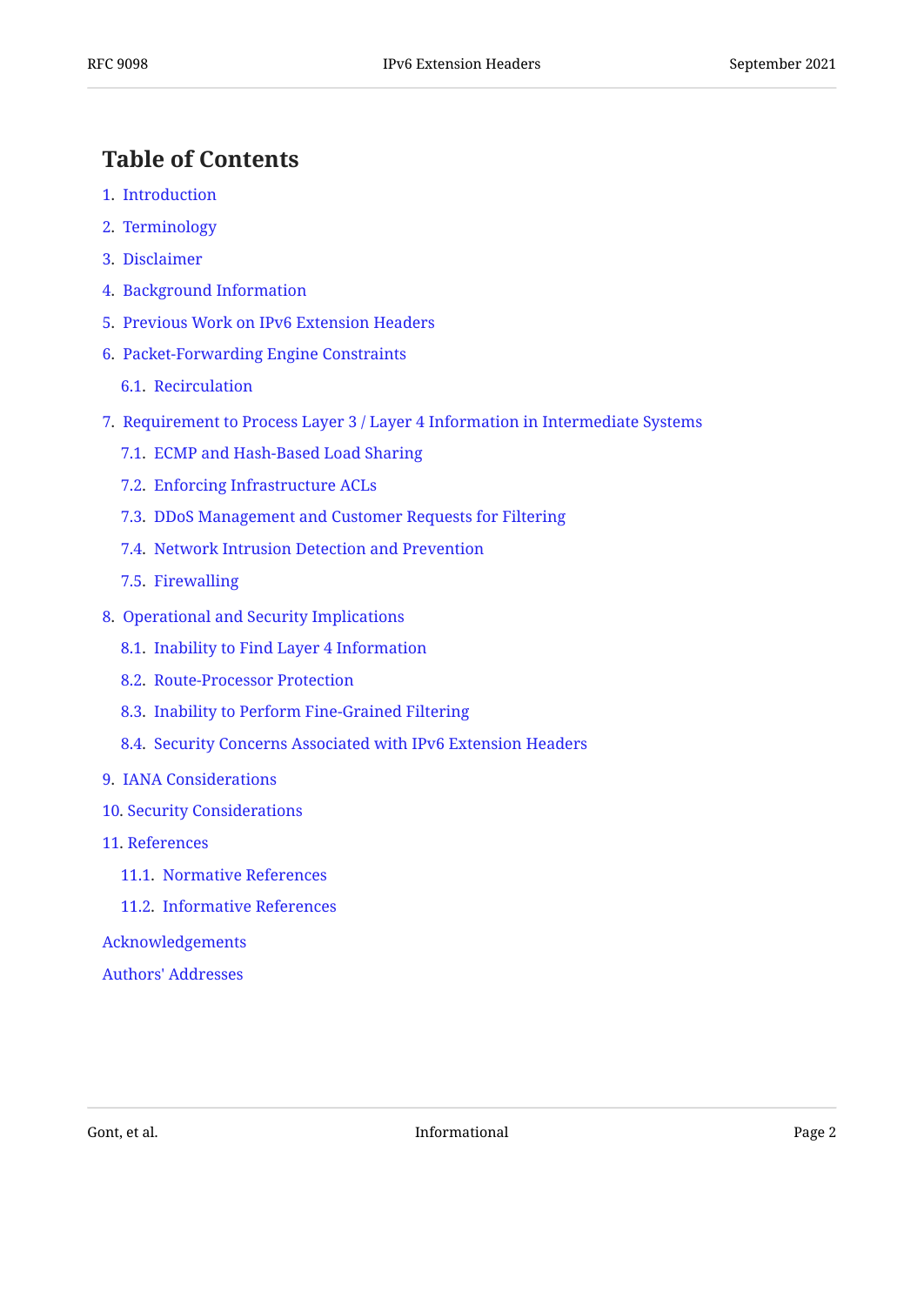## <span id="page-2-0"></span>**[1. Introduction](#page-2-0)**

IPv6 extension headers (EHs) allow for the extension of the IPv6 protocol and provide support for core functionality such as IPv6 fragmentation. However, common implementation limitations suggest that EHs present a challenge for IPv6 packet routing equipment and middleboxes, and evidence exists that IPv6 packets with EHs are intentionally dropped in the public Internet in some circumstances.

This document has the following goals:

- $\bullet$  Raise awareness about the operational and security implications of IPv6 extension headers specified in [RFC8200] and present reasons why some networks resort to intentionally dropping packets containing IPv6 extension headers.
- $\bullet$  Highlight areas where current IPv6 support by networking devices may be suboptimal, such that the aforementioned support is improved.
- $\bullet$  Highlight operational issues associated with IPv6 extension headers, such that those issues are considered in IETF standardization efforts.

[Section 4](#page-2-3) of this document provides background information about the IPv6 packet structure and associated implications. [Section 5](#page-4-0) summarizes previous work that has been carried out in the area of IPv6 extension headers. [Section 6](#page-5-0) discusses packet-forwarding engine constraints in contemporary routers. [Section 7](#page-6-1) discusses why intermediate systems may need to access Layer 4 information to make a forwarding decision. Finally, [Section 8](#page-9-0) discusses operational implications of IPv6 EHs.

## <span id="page-2-1"></span>**[2. Terminology](#page-2-1)**

This document uses the term "intermediate system" to describe both routers and middleboxes when there is no need to distinguish between the two and where the important issue is that the device being discussed forwards packets.

### <span id="page-2-2"></span>**[3. Disclaimer](#page-2-2)**

This document analyzes the operational challenges represented by packets that employ IPv6 extension headers and documents some of the operational reasons why these packets are often dropped in the public Internet. This document is not a recommendation to drop such packets, but rather an analysis of why they are currently dropped.

## <span id="page-2-3"></span>**[4. Background Information](#page-2-3)**

It is useful to compare the basic structure of IPv6 packets against that of IPv4 packets and analyze the implications of the two different packet structures.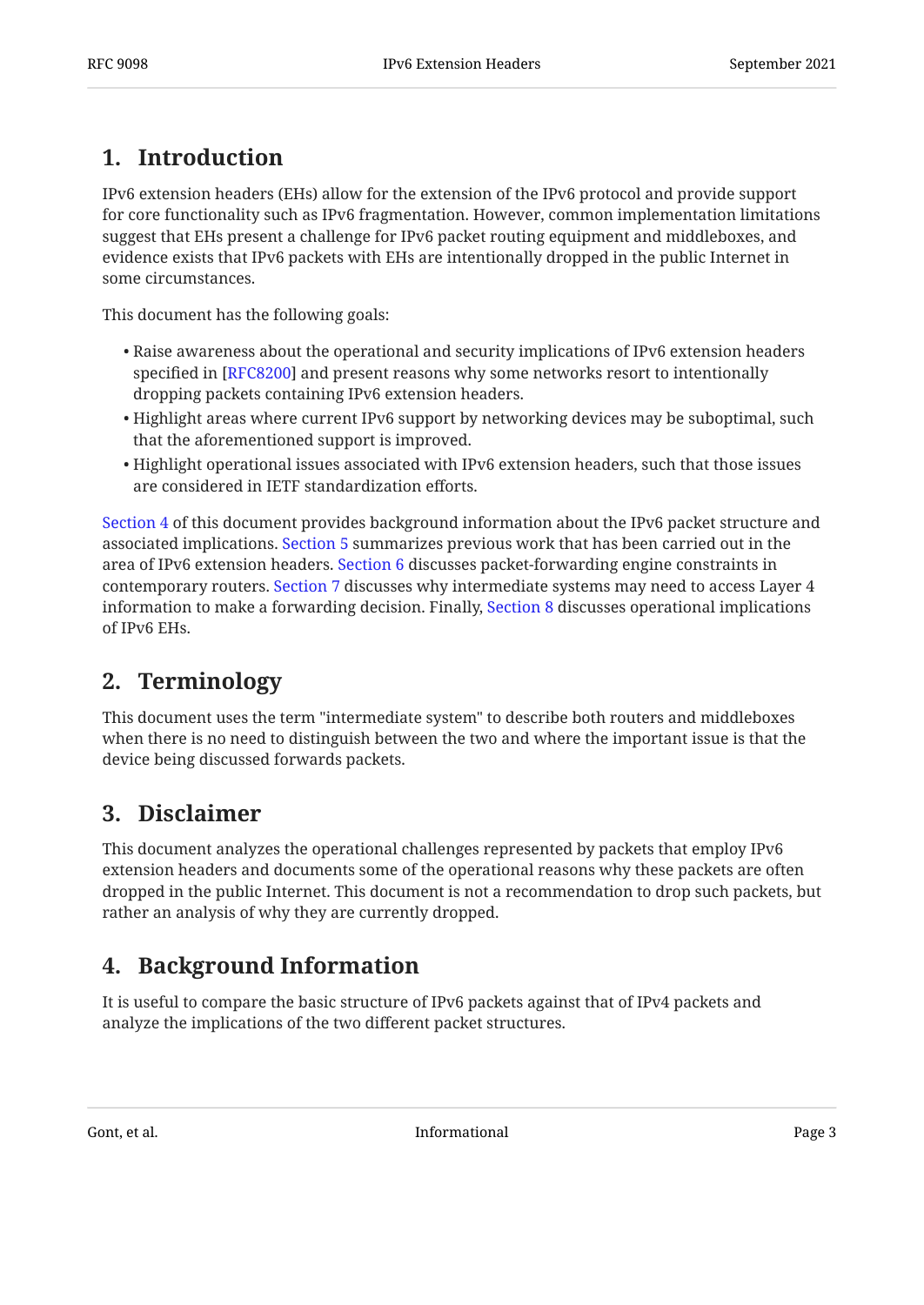IPv4 packets have a variable-length header size that allows for the use of IPv4 "options" - optional information that may be of use to nodes processing IPv4 packets. The IPv4 header length is specified in the "Internet Header Length" (IHL) field of the mandatory IPv4 header and must be in the range of 20 octets (the minimum IPv4 header size) to 60 octets, accommodating at most 40 octets of options. The upper-layer protocol type is specified via the "Protocol" field of the mandatory IPv4 header.

<span id="page-3-0"></span>

*[Figure 1: IPv4 Packet Structure](#page-3-0)* 

IPv6 took a different approach to the IPv6 packet structure. Rather than employing a variablelength header as IPv4 does, IPv6 employs a packet structure similar to a linked list, where a mandatory fixed-length IPv6 header is followed by an arbitrary number of optional extension headers, with the upper-layer header being the last header in the IPv6 header chain. Each extension header typically specifies its length (unless it is implicit from the extension header type) and the "next header" (NH) type that follows in the IPv6 header chain.

<span id="page-3-1"></span>

*[Figure 2: IPv6 Packet Structure](#page-3-1)* 

This packet structure has the following implications:

• [[RFC8200\]](#page-12-1) requires the entire IPv6 header chain to be contained in the first fragment of a packet, therefore limiting the IPv6 header chain to the size of the path MTU.

Gont, et al. **Informational Page 4 Contract Contract Contract Contract Contract Contract Contract Contract Contract Contract Contract Contract Contract Contract Contract Contract Contract Contract Contract Contract Con**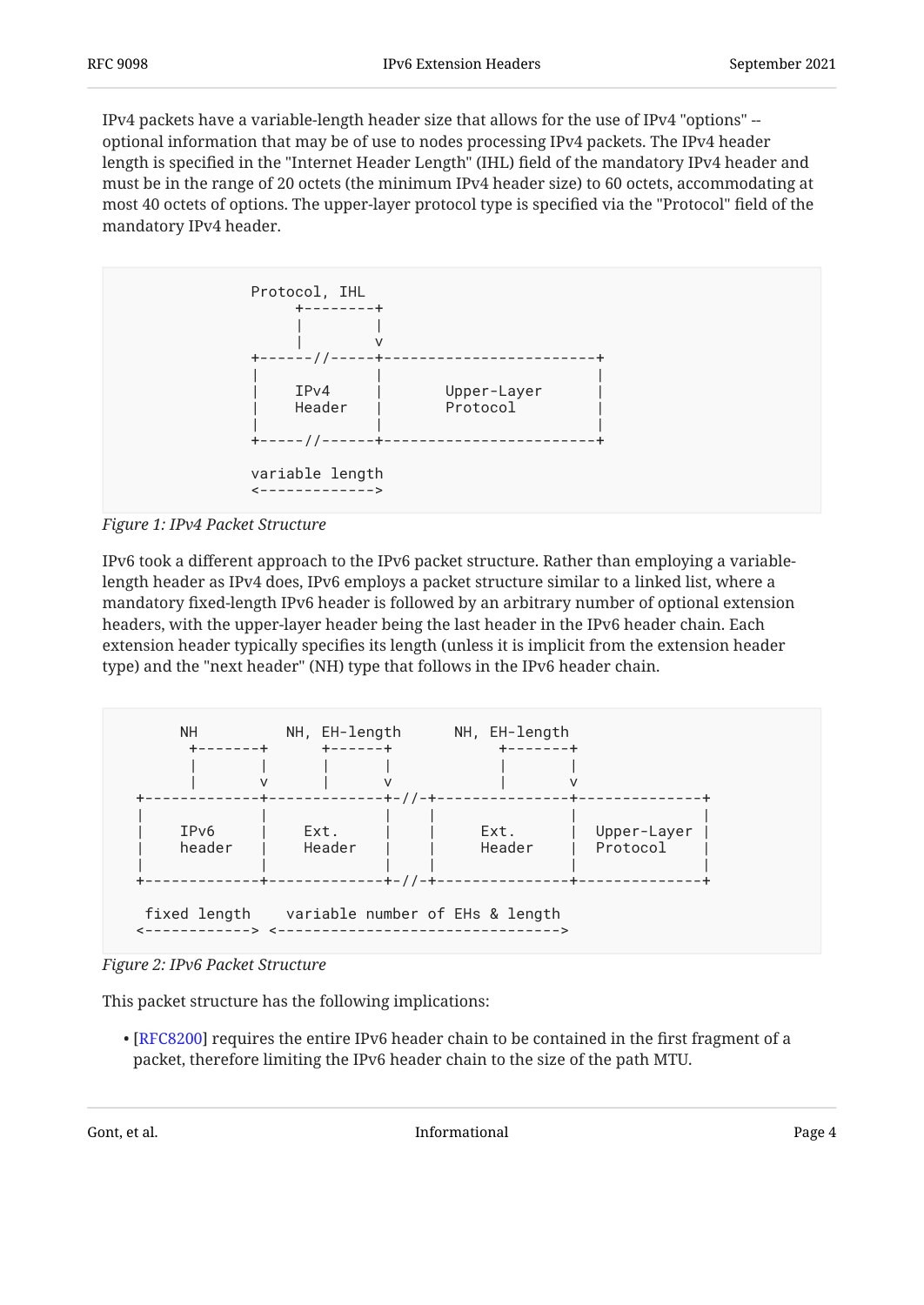- $\bullet$  Other than the path MTU constraints, there are no other limits to the number of IPv6 EHs that may be present in a packet. Therefore, there is no upper limit regarding how deep into the IPv6 packet the upper-layer protocol header may be found.
- The only way for a node to obtain the upper-layer protocol type or find the upper-layer protocol header is to parse and process the entire IPv6 header chain, in sequence, starting from the mandatory IPv6 header until the last header in the IPv6 header chain is found.

### <span id="page-4-0"></span>**[5. Previous Work on IPv6 Extension Headers](#page-4-0)**

Some of the operational and security implications of IPv6 extension headers have been discussed in the IETF:

- $\bullet$  [[OPERATORS\]](#page-13-0) discusses a rationale for which operators drop IPv6 fragments.
- $\bullet$  [[HEADERS\]](#page-13-1) discusses possible issues arising from "long" IPv6 header chains.
- $\bullet$  [[PARSING\]](#page-13-2) describes how inconsistencies in the way IPv6 packets with extension headers are parsed by different implementations could result in evasion of security controls and presents guidelines for parsing IPv6 extension headers, with the goal of providing a common and consistent parsing methodology for IPv6 implementations.
- $\bullet$  [[IPV6-EH\]](#page-13-3) analyzes the security implications of IPv6 EHs, as well as the operational implications of dropping packets that employ IPv6 EHs and associated options.
- $\bullet$  [[RFC7113\]](#page-14-0) discusses how some popular Router Advertisement Guard (RA-Guard) implementations are subject to evasion by means of IPv6 extension headers.
- $\bullet$  [[RFC8900\]](#page-14-1) analyzes the fragility introduced by IP fragmentation.

A number of recent RFCs have discussed issues related to IPv6 extension headers and have specified updates to RFC 2460 [RFC2460] (an earlier version of the IPv6 standard). Many of these updates have now been incorporated into the current IPv6 core standard [RFC8200] or the IPv6  $\,$ node requirements [RFC8504]. Namely,

- [[RFC5095\]](#page-11-4) discusses the security implications of Routing Header Type 0 (RHT0) and deprecates it.
- $\bullet$  [[RFC5722\]](#page-11-5) analyzes the security implications of overlapping fragments and provides recommendations in this area.
- $\bullet$  [[RFC7045\]](#page-14-3) clarifies how intermediate nodes should deal with IPv6 extension headers.
- $\bullet$  [[RFC7112\]](#page-12-3) discusses the issues arising in a specific fragmentation case where the IPv6 header chain is fragmented into two or more fragments and formally forbids such fragmentation.
- $\bullet$  [[RFC6946\]](#page-11-6) discusses a flawed (but common) processing of the so-called IPv6 "atomic fragments" and specifies improved processing of such packets.
- [[RFC8021\]](#page-12-4) deprecates the generation of IPv6 atomic fragments.
- $\bullet$  [[RFC8504\]](#page-12-2) clarifies processing rules for packets with extension headers and also allows hosts to enforce limits on the number of options included in IPv6 EHs.
- $\bullet$  [[RFC7739\]](#page-14-4) discusses the security implications of predictable fragment Identification values and provides recommendations for the generation of these values.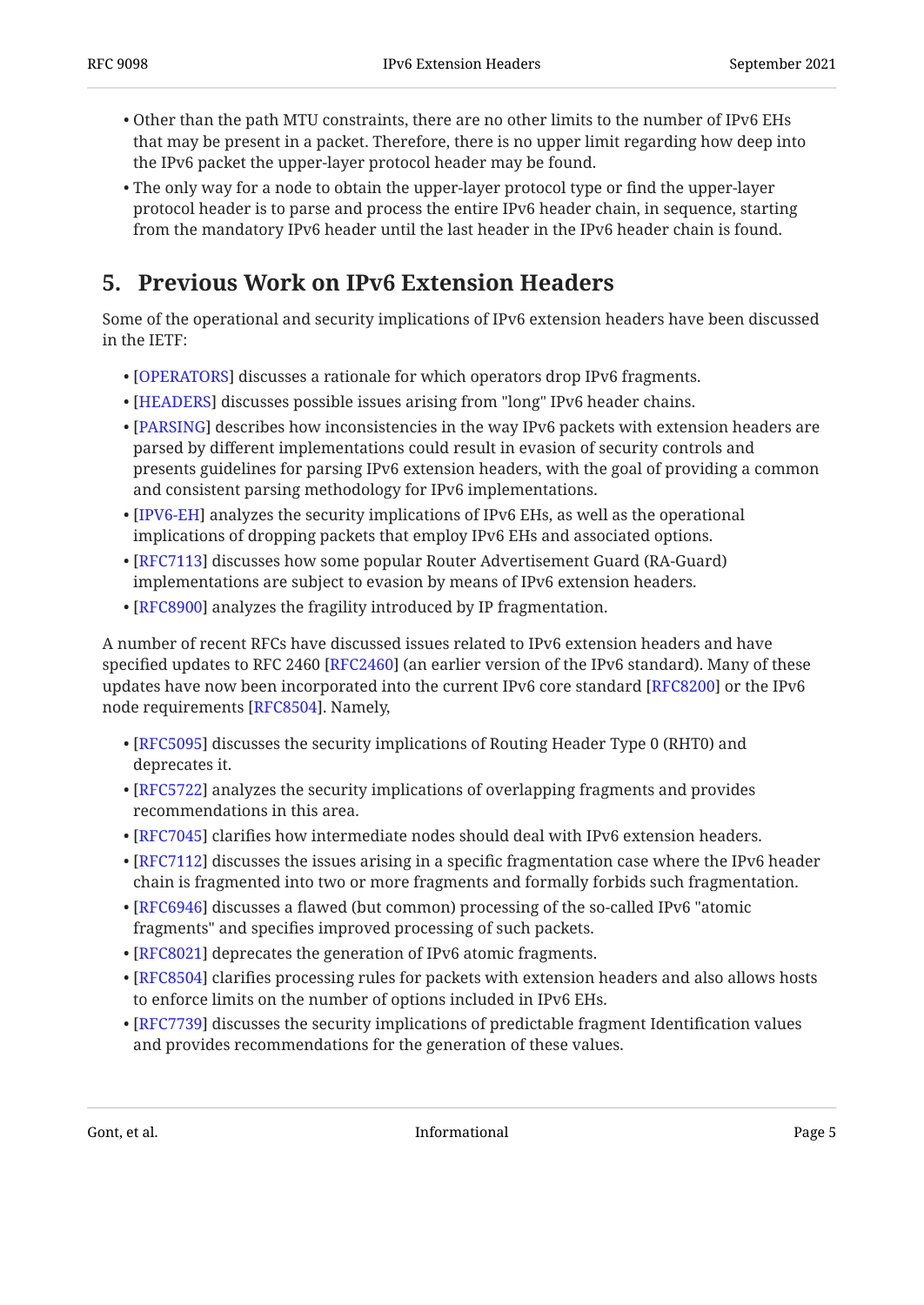$\bullet$  [[RFC6980\]](#page-11-7) analyzes the security implications of employing IPv6 fragmentation with Neighbor Discovery for IPv6 and formally recommends against such usage.

Additionally, [RFC8200] has relaxed the requirement that "all nodes must examine and process the Hop-by-Hop Options header" from [RFC2460], by specifying that only nodes that have been explicitly configured to process the Hop-by-Hop Options header are required to do so.

A number of studies have measured the extent to which packets employing IPv6 extension headers are dropped in the public Internet:

- $\bullet$  [[PMTUD-Blackholes\]](#page-14-5) and [Linkova-Gont-IEPG90] present some preliminary measurements regarding the extent to which packets containing IPv6 EHs are dropped in the public Internet.
- $\bullet$  [[RFC7872\]](#page-14-6) presents more comprehensive results and documents the methodology used to obtain these results.
- [[Huston-2017\]](#page-13-5) and [Huston-2020] measure packet drops resulting from IPv6 fragmentation when communicating with DNS servers.

## <span id="page-5-0"></span>**[6. Packet-Forwarding Engine Constraints](#page-5-0)**

Most contemporary carrier-grade routers use dedicated hardware, e.g., Application-Specific Integrated Circuits (ASICs) or Network Processing Units (NPUs), to determine how to forward packets across their internal fabrics (see [[IEPG94-Scudder](#page-13-7)] and [[APNIC-Scudder\]](#page-12-5) for details). One common method of handling next-hop lookups is to send a small portion of the ingress packet to a lookup engine with specialized hardware, e.g., ternary content-addressable memory (TCAM) or reduced latency dynamic random-access memory (RLDRAM), to determine the packet's next hop. Technical constraints mean that there is a trade-off between the amount of data sent to the lookup engine and the overall packet-forwarding rate of the lookup engine. If more data is sent, the lookup engine can inspect further into the packet, but the overall packet-forwarding rate of the system will be reduced. If less data is sent, the overall packet-forwarding rate of the router will be increased, but the packet lookup engine may not be able to inspect far enough into a packet to determine how it should be handled.

NOTE:

For example, some contemporary high-end routers are known to inspect up to 192 bytes, while others are known to parse up to 384 bytes of header.

If a hardware-forwarding engine on a contemporary router cannot make a forwarding decision about a packet because critical information is not sent to the lookup engine, then the router will normally drop the packet. [Section 7](#page-6-1) discusses some of the reasons for which a contemporary router might need to access Layer 4 information to make a forwarding decision.

Historically, some packet-forwarding engines punted packets of this kind to the control plane for more in-depth analysis, but this is unfeasible on most contemporary router architectures as a result of the vast difference between the hardware-based forwarding capacity of the router and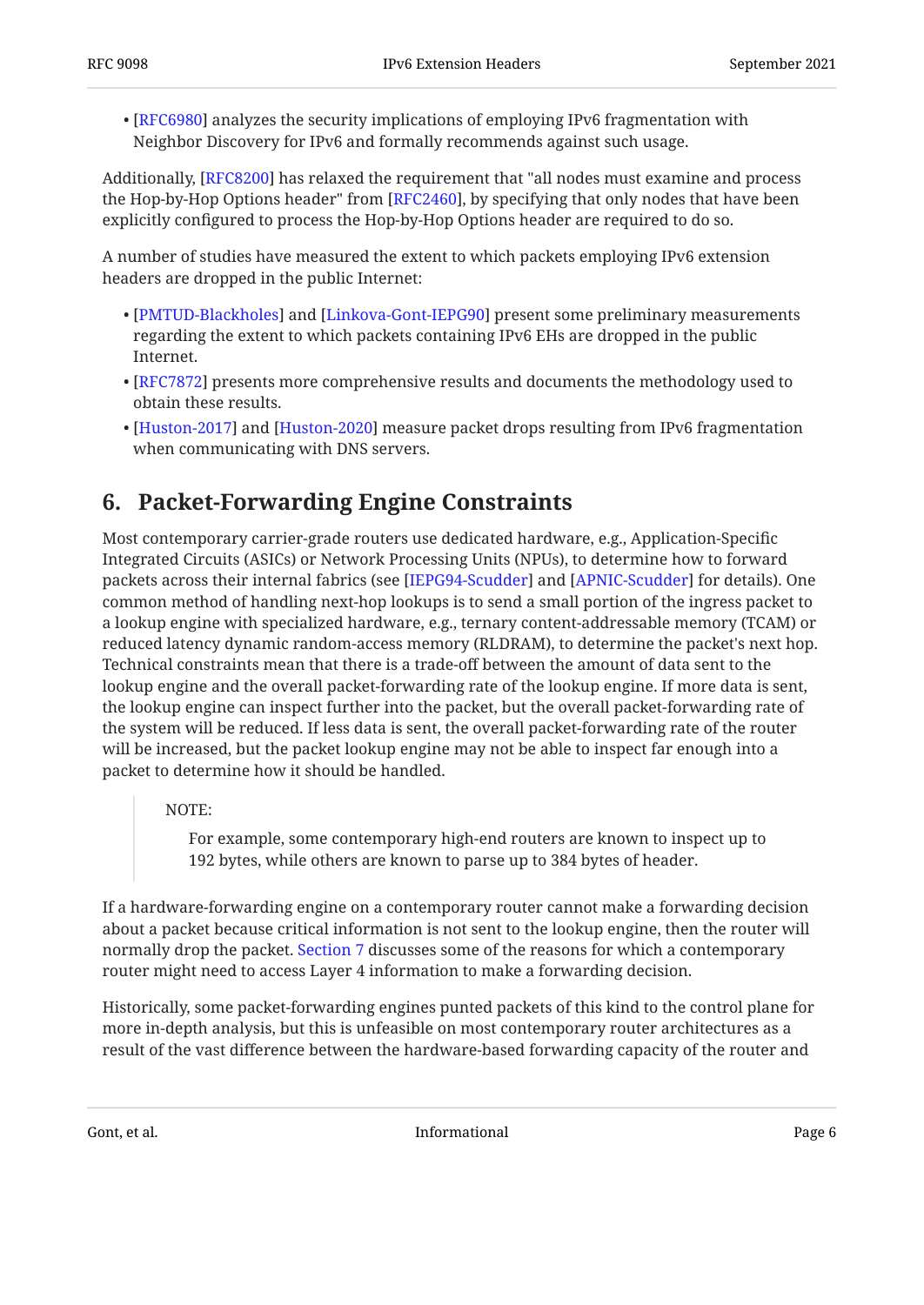the processing capacity of the control plane and the size of the management link that connects the control plane to the forwarding plane. Other platforms may have a separate software-based forwarding plane that is distinct both from the hardware-based forwarding plane and the control plane. However, the limited CPU resources of this software-based forwarding plane, as well as the limited bandwidth of the associated link, results in similar throughput constraints.

If an IPv6 header chain is sufficiently long such that it exceeds the packet lookup capacity of the router, the router might be unable to determine how the packet should be handled and thus could resort to dropping the packet.

### <span id="page-6-0"></span>**[6.1. Recirculation](#page-6-0)**

Although type-length-value (TLV) chains are amenable to iterative processing on architectures that have packet lookup engines with deep inspection capabilities, some packet-forwarding engines manage IPv6 header chains using recirculation. This approach processes extension headers one at a time: when processing on one extension header is completed, the packet is looped back through the processing engine again. This recirculation process continues repeatedly until there are no more extension headers left to be processed.

Recirculation is typically used on packet-forwarding engines with limited lookup capability, because it allows arbitrarily long header chains to be processed without the complexity and cost associated with packet-forwarding engines, which have deep lookup capabilities. However, recirculation can impact the forwarding capacity of hardware, as each packet will pass through the processing engine multiple times. Depending on configuration, the type of packets being processed, and the hardware capabilities of the packet-forwarding engine, the data-plane throughput performance on the router might be negatively affected.

## <span id="page-6-1"></span>**[7. Requirement to Process Layer 3 / Layer 4 Information in](#page-6-1) [Intermediate Systems](#page-6-1)**

The following subsections discuss some of the reasons for which intermediate systems may need to process Layer 3 / Layer 4 information to make a forwarding decision.

### <span id="page-6-2"></span>**[7.1. ECMP and Hash-Based Load Sharing](#page-6-2)**

In the case of Equal Cost Multipath (ECMP) load sharing, the intermediate system needs to make a decision regarding which of its interfaces to use to forward a given packet. Since round-robin usage of the links is usually avoided to prevent packet reordering, forwarding engines need to use a mechanism that will consistently forward the same data streams down the same forwarding paths. Most forwarding engines achieve this by calculating a simple hash using an ntuple gleaned from a combination of Layer 2 through to Layer 4 protocol header information. This n-tuple will typically use the src/dst Media Access Control (MAC) addresses, src/dst IP addresses, and, if possible, further Layer 4 src/dst port information.

Gont, et al. 2008 and 2008 and 2008 and 2008 and 2008 and 2008 and 2008 and 2008 and 2008 and 2008 and 2008 and 2008 and 2008 and 2008 and 2008 and 2008 and 2008 and 2008 and 2008 and 2008 and 2008 and 2008 and 2008 and 20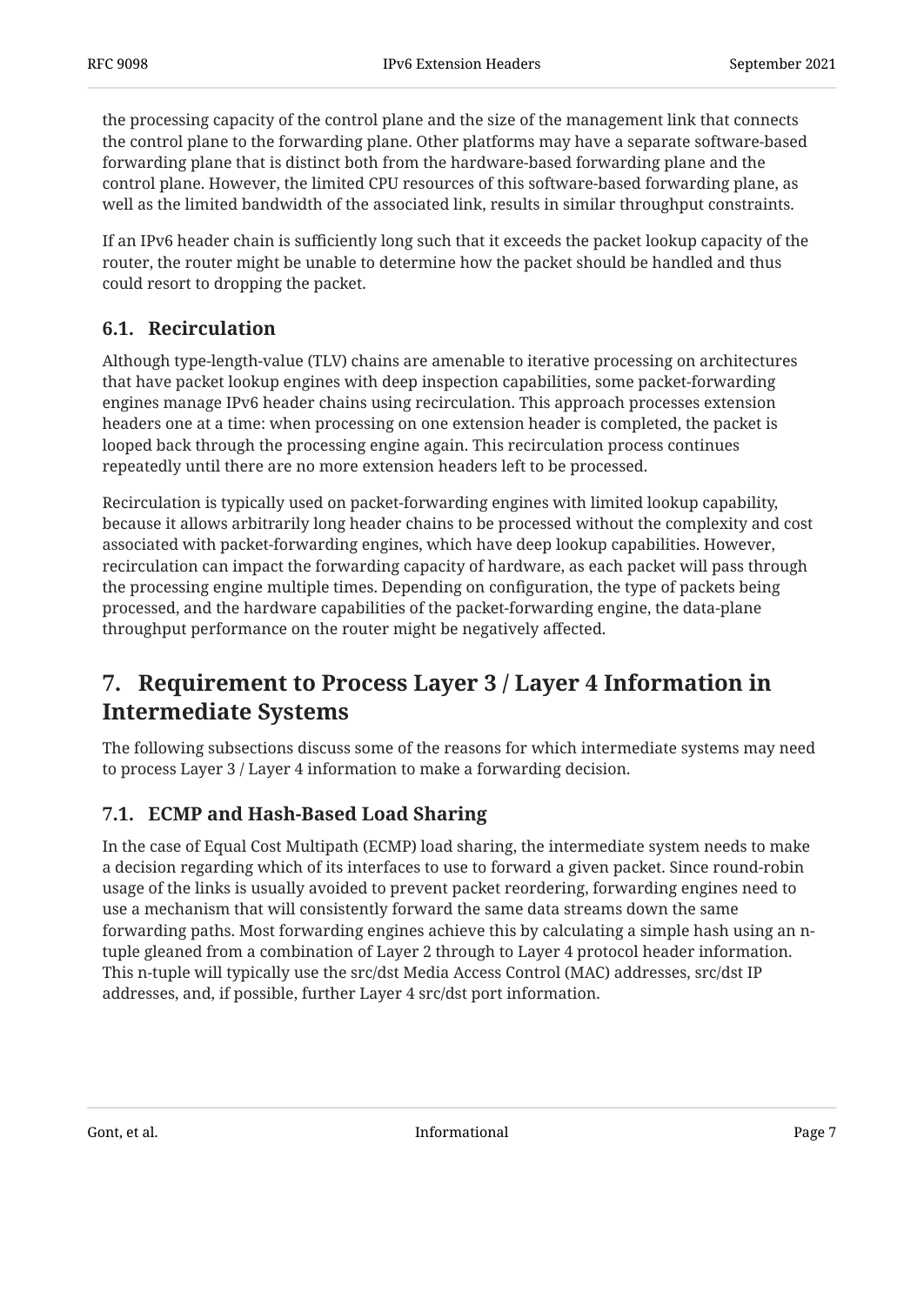In the IPv6 world, flows are expected to be identified by means of the IPv6 "Flow Label" [[RFC6437\]](#page-14-7). Thus, ECMP and hash-based load sharing should be possible without the need to process the entire IPv6 header chain to obtain upper-layer information to identify flows. [[RFC7098\]](#page-14-8) discusses how the IPv6 Flow Label can be used to enhance Layer 3/4 load distribution and balancing for large server farms.

Historically, many IPv6 implementations failed to set the Flow Label, and hash-based ECMP/loadsharing devices also did not employ the Flow Label for performing their task. While support of [[RFC6437\]](#page-14-7) is currently widespread for current versions of all popular host implementations, there is still only marginal usage of the IPv6 Flow Label for ECMP and load balancing [[Almeida-2020\]](#page-12-6). A contributing factor could be the issues that have been found in host implementations and middleboxes [Jaeggli-2018].

Clearly, widespread support of [RFC6437] would relieve intermediate systems from having to process the entire IPv6 header chain, making Flow Label-based ECMP and load sharing [[RFC6438\]](#page-14-9) feasible.

If an intermediate system cannot determine consistent n-tuples for calculating flow hashes, data streams are more likely to end up being distributed unequally across ECMP and load-shared links. This may lead to packet drops or reduced performance.

### <span id="page-7-0"></span>**[7.2. Enforcing Infrastructure ACLs](#page-7-0)**

Infrastructure Access Control Lists (iACLs) drop unwanted packets destined to a network's infrastructure. Typically, iACLs are deployed because external direct access to a network's infrastructure addresses is operationally unnecessary and can be used for attacks of different sorts against router control planes. To this end, traffic usually needs to be differentiated on the basis of Layer 3 or Layer 4 criteria to achieve a useful balance of protection and functionality. For example, an infrastructure may be configured with the following policy:

- Permit some amount of ICMP echo (ping) traffic towards a router's addresses for troubleshooting.
- $\bullet$  Permit BGP sessions on the shared network of an exchange point (potentially differentiating between the amount of packets/second permitted for established sessions and for connection establishment), but do not permit other traffic from the same peer IP addresses.

If a forwarding router cannot determine consistent n-tuples for calculating flow hashes, data streams are more likely to end up being distributed unequally across ECMP and load-shared links. This may lead to packet drops or reduced performance.

If a network cannot deploy infrastructure ACLs, then the security of the network may be compromised as a result of the increased attack surface.

### <span id="page-7-1"></span>**[7.3. DDoS Management and Customer Requests for Filtering](#page-7-1)**

The case of customer Distributed Denial-of-Service (DDoS) protection and edge-to-core customer protection filters is similar in nature to the iACL protection. Similar to iACL protection, Layer 4 ACLs generally need to be applied as close to the edge of the network as possible, even though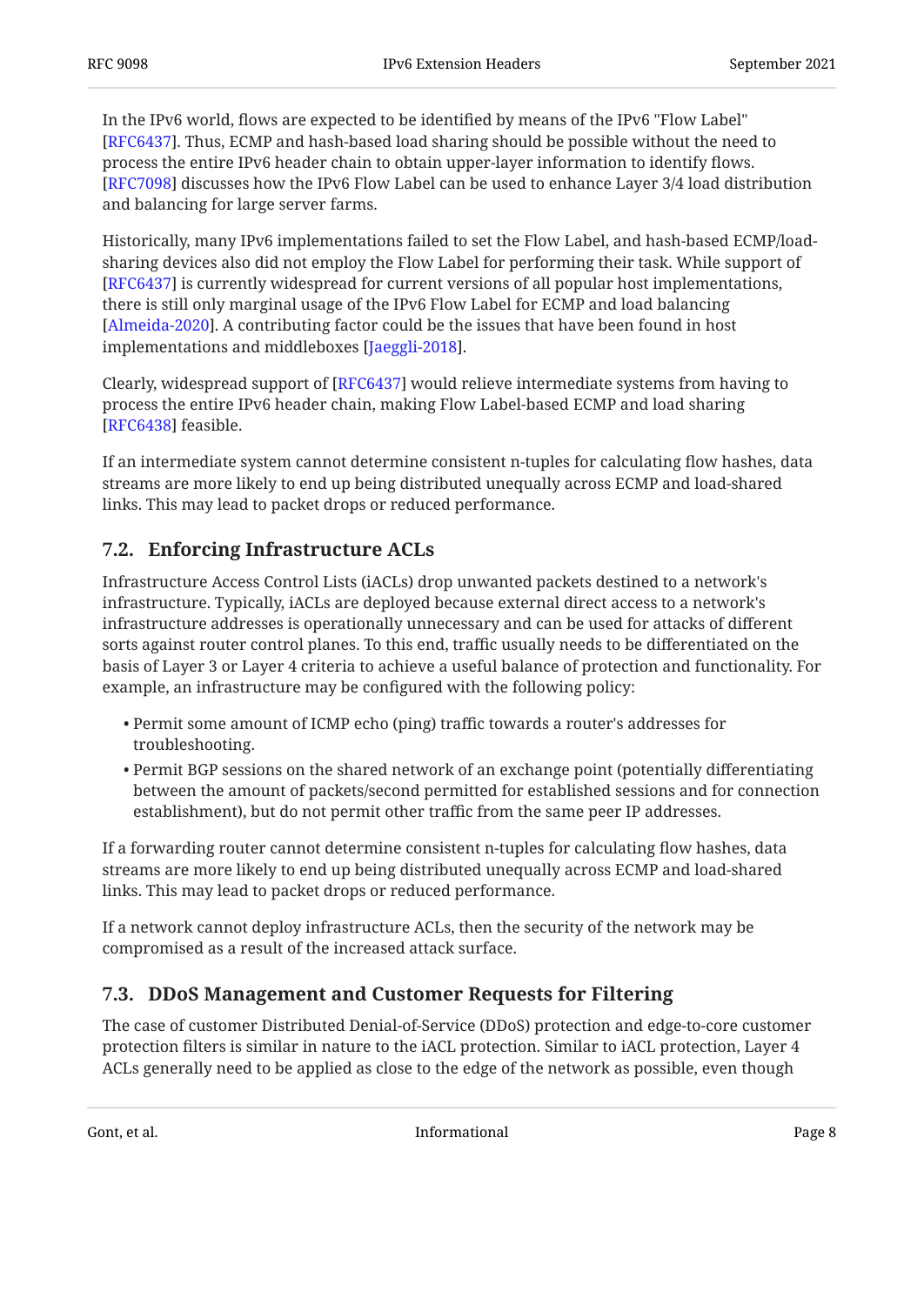the intent is usually to protect the customer edge rather than the provider core. Application of Layer 4 DDoS protection to a network edge is often automated using BGP Flowspec [\[RFC8955](#page-15-2)] . [[RFC8956\]](#page-15-3)

For example, a website that normally only handles traffic on TCP ports 80 and 443 could be subject to a volumetric DDoS attack using NTP and DNS packets with a randomized source IP address, thereby rendering source-based remote triggered black hole [RFC5635] mechanisms useless. In this situation, ACLs that provide DDoS protection could be configured to block all UDP traffic at the network edge without impairing the web server functionality in any way. Thus, being able to block arbitrary protocols at the network edge can avoid DDoS-related problems both in the provider network and on the customer edge link.

### <span id="page-8-0"></span>**[7.4. Network Intrusion Detection and Prevention](#page-8-0)**

Network Intrusion Detection Systems (NIDS) examine network traffic and try to identify traffic patterns that can be correlated to network-based attacks. These systems generally attempt to inspect application-layer traffic (if possible) but, at the bare minimum, inspect Layer 4 flows. When attack activity is inferred, the operator is notified of the potential intrusion attempt.

Network Intrusion Prevention Systems (IPS) operate similarly to NIDSs, but they can also prevent intrusions by reacting to detected attack attempts by e.g., triggering packet filtering policies at firewalls and other devices.

Use of extension headers can be problematic for NIDS/IPS, since:

- $\bullet$  Extension headers increase the complexity of resulting traffic and the associated work and system requirements to process it.
- $\bullet$  Use of unknown extension headers can prevent a NIDS or IPS from processing Layer  $4$ information.
- $\bullet$  Use of IPv6 fragmentation requires a stateful fragment-reassembly operation, even for decoy traffic employing forged source addresses (see, e.g., [\[nmap](#page-13-9)]).

As a result, in order to increase the efficiency or effectiveness of these systems, packets employing IPv6 extension headers are often dropped at the network ingress point(s) of networks that deploy these systems.

#### <span id="page-8-1"></span>**[7.5. Firewalling](#page-8-1)**

Firewalls enforce security policies by means of packet filtering. These systems usually inspect Layer 3 and Layer 4 traffic but can often also examine application-layer traffic flows.

As with a NIDS or IPS [\(Section 7.4](#page-8-0)), use of IPv6 extension headers can represent a challenge to network firewalls, since:

Extension headers increase the complexity of resulting traffic and the associated work and • system requirements to process it, as outlined in [\[Zack-FW-Benchmark](#page-15-4)].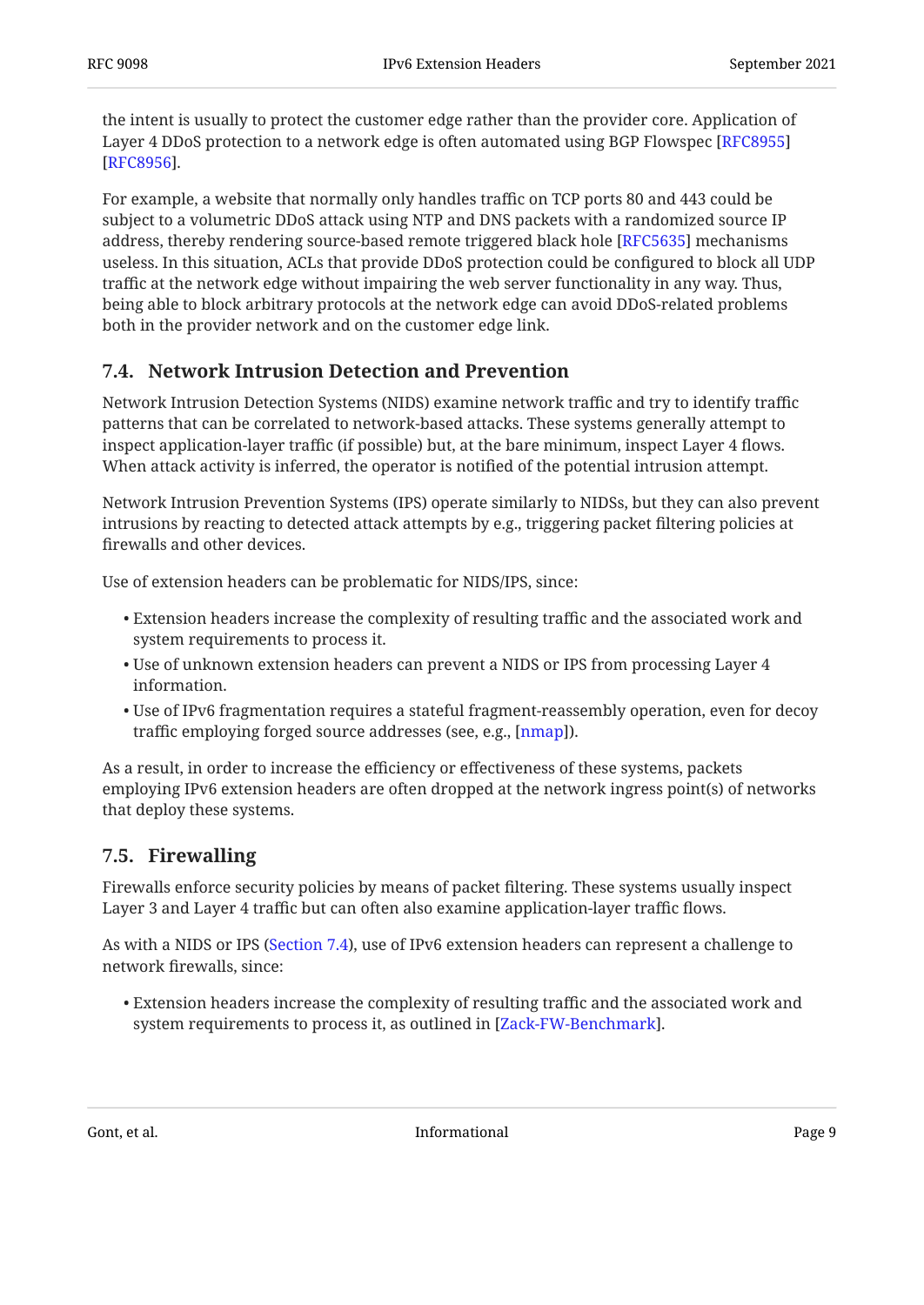- $\bullet$  Use of unknown extension headers can prevent firewalls from processing Layer 4  $\,$ information.
- $\bullet$  Use of IPv6 fragmentation requires a stateful fragment-reassembly operation, even for decoy traffic employing forged source addresses (see, e.g., [nmap]).

Additionally, a common firewall filtering policy is the so-called "default deny", where all traffic is blocked (by default), and only expected traffic is added to an "allow/accept list".

As a result, packets employing IPv6 extension headers are often dropped by network firewalls, either because of the challenges represented by extension headers or because the use of IPv6 extension headers has not been explicitly allowed.

Note that although the data presented in [Zack-FW-Benchmark] was several years old at the time of publication of this document, many contemporary firewalls use comparable hardware and software architectures; consequently, the conclusions of this benchmark are still relevant, despite its age.

## <span id="page-9-1"></span><span id="page-9-0"></span>**[8. Operational and Security Implications](#page-9-0)**

### **[8.1. Inability to Find Layer 4 Information](#page-9-1)**

As discussed in [Section 7,](#page-6-1) intermediate systems that need to find the Layer 4 header must process the entire IPv6 header chain. When such devices are unable to obtain the required information, the forwarding device has the option to drop the packet unconditionally, forward the packet unconditionally, or process the packet outside the normal forwarding path. Forwarding packets unconditionally will usually allow for the circumvention of security controls (see, e.g., [Section](#page-8-1) [7.5\)](#page-8-1), while processing packets outside of the normal forwarding path will usually open the door to Denial-of-Service (DoS) attacks (see, e.g., [Section 6\)](#page-5-0). Thus, in these scenarios, devices often simply resort to dropping such packets unconditionally.

### <span id="page-9-2"></span>**[8.2. Route-Processor Protection](#page-9-2)**

Most contemporary carrier-grade routers have a fast hardware-assisted forwarding plane and a loosely coupled control plane, connected together with a link that has much less capacity than the forwarding plane could handle. Traffic differentiation cannot be performed by the control plane because this would overload the internal link connecting the forwarding plane to the control plane.

The Hop-by-Hop Options header has been particularly challenging since, in most circumstances, the corresponding packet is punted to the control plane for processing. As a result, many operators drop IPv6 packets containing this extension header [\[RFC7872](#page-14-6)]. [[RFC6192\]](#page-14-11) provides advice regarding protection of a router's control plane.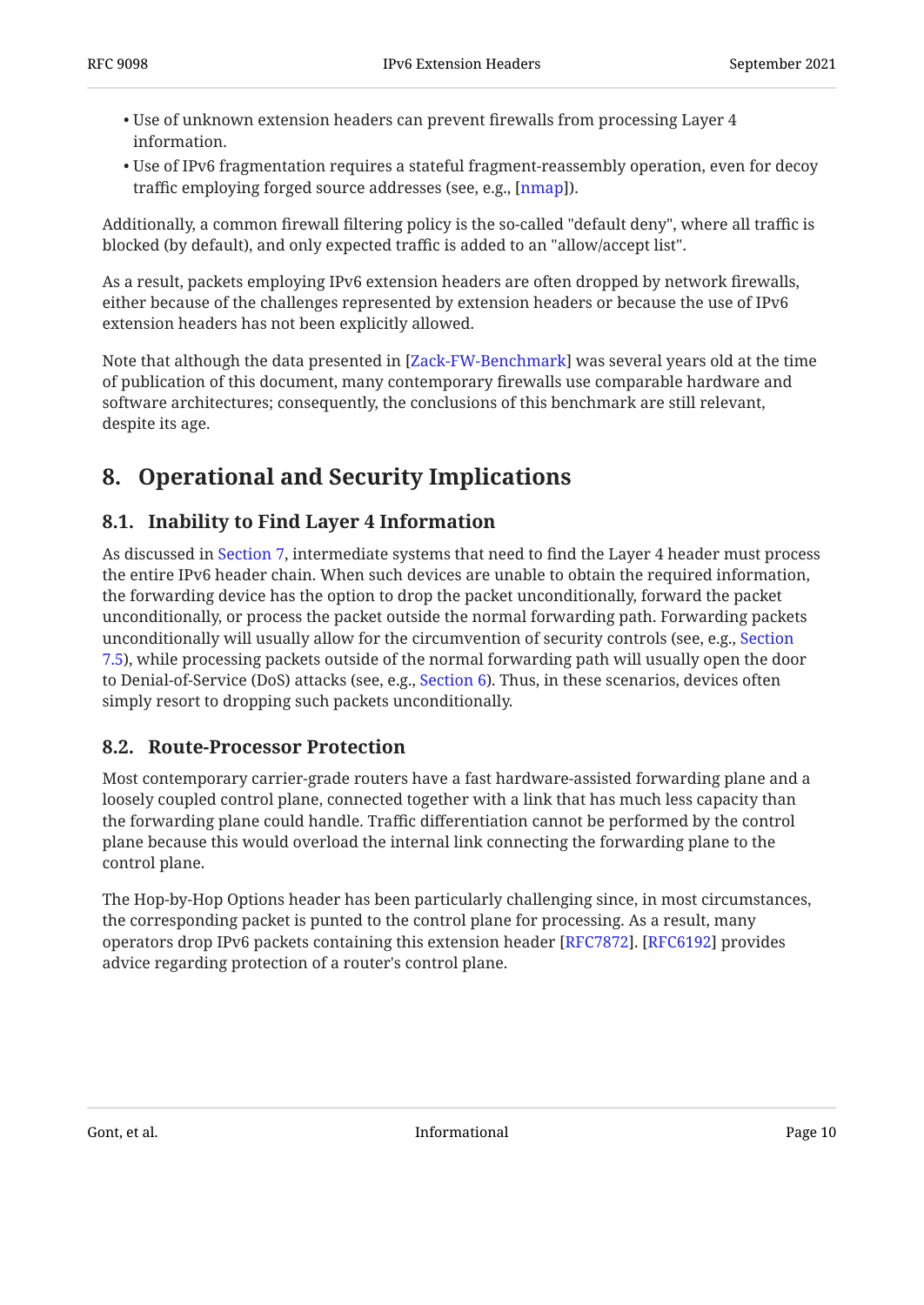#### <span id="page-10-0"></span>**[8.3. Inability to Perform Fine-Grained Filtering](#page-10-0)**

Some intermediate systems do not have support for fine-grained filtering of IPv6 extension headers. For example, an operator that wishes to drop packets containing RHT0 may only be able to filter on the extension header type (Routing Header). This could result in an operator enforcing a coarser filtering policy (e.g., "drop all packets containing a Routing Header" vs. "only drop packets that contain a Routing Header Type 0").

### <span id="page-10-1"></span>**[8.4. Security Concerns Associated with IPv6 Extension Headers](#page-10-1)**

The security implications of IPv6 extension headers generally fall into one or more of these categories:

- Evasion of security controls •
- DoS due to processing requirements •
- DoS due to implementation errors •
- Issues specific to the extension header type •

Unlike IPv4 packets where the upper-layer protocol can be trivially found by means of the IHL field of the IPv4 header, the structure of IPv6 packets is more flexible and complex. This can represent a challenge for devices that need to find this information, since locating upper-layer protocol information requires that all IPv6 extension headers be examined. In turn, this presents implementation difficulties, since some packet-filtering mechanisms that require upper-layer information (even if just the upper-layer protocol type) can be trivially circumvented by inserting IPv6 extension headers between the main IPv6 header and the upper-layer protocol header. [\[RFC7113](#page-14-0)] describes this issue for the RA-Guard case, but the same techniques could be employed to circumvent other IPv6 firewall and packet-filtering mechanisms. Additionally, implementation inconsistencies in packet-forwarding engines can result in evasion of security controls [[PARSING\]](#page-13-2) [[Atlasis2014\]](#page-12-7) [\[BH-EU-2014](#page-12-8)].

Sometimes, packets with IPv6 extension headers can impact throughput performance on intermediate systems. Unless appropriate mitigations are put in place (e.g., packet dropping and/ or rate limiting), an attacker could simply send a large amount of IPv6 traffic employing IPv6 extension headers with the purpose of performing a DoS attack (see Sections [6.1](#page-6-0) and [8](#page-9-0) for further details). The extent to which performance is affected on these devices is implementation dependent.

#### NOTE:

In the most trivial case, a packet that includes a Hop-by-Hop Options header might go through the slow forwarding path, to be processed by the router's CPU. Alternatively, a router configured to enforce an ACL based on upper-layer information (e.g., upper-layer protocol type or TCP Destination Port) may need to process the entire IPv6 header chain in order to find the required information,

Gont, et al. **Informational Contract Contract Contract Contract Contract Contract Contract Contract Contract Contract Contract Contract Contract Contract Contract Contract Contract Contract Contract Contract Contract Con**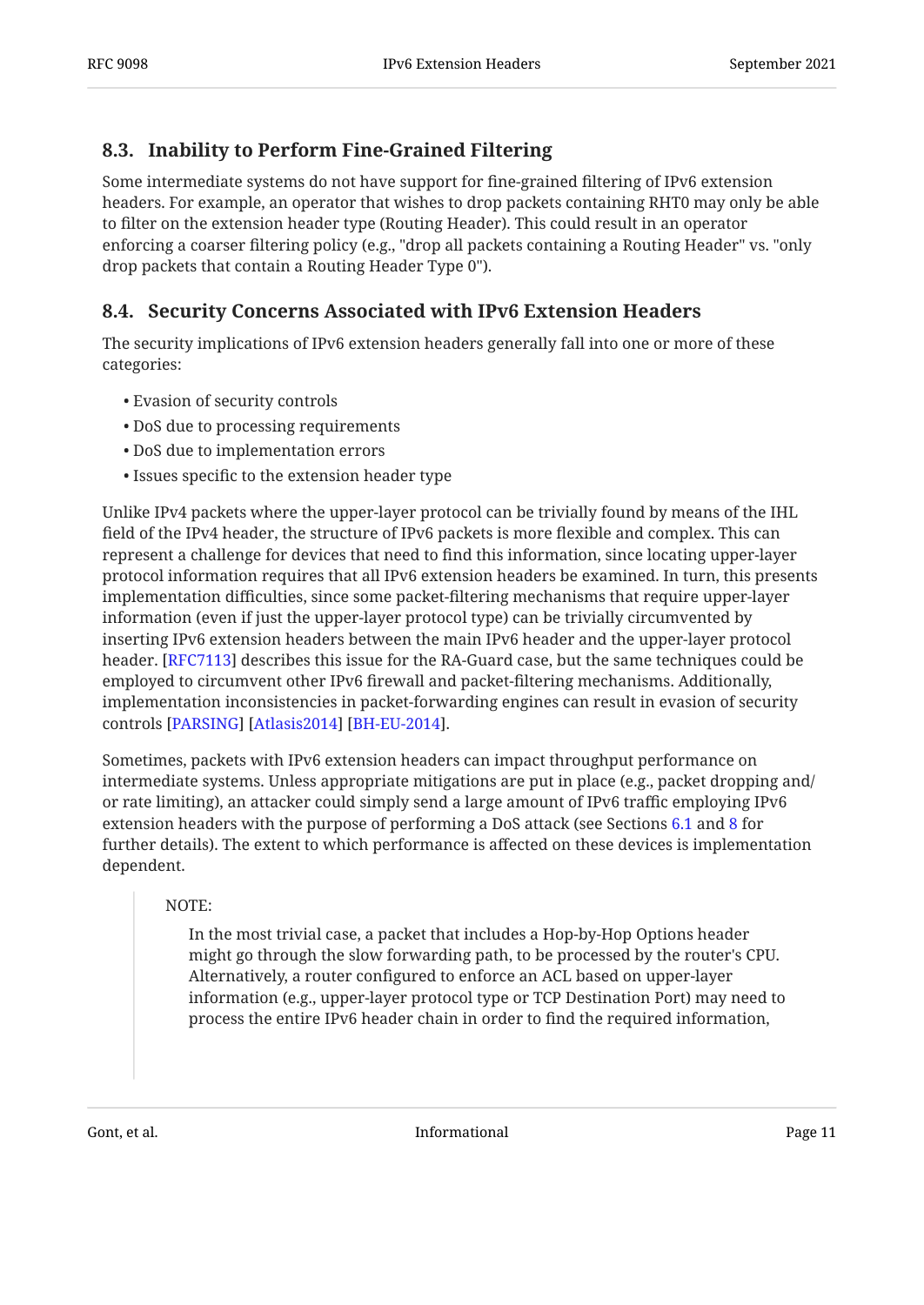thereby causing the packet to be processed in the slow path [Cisco-EH-Cons]. We note that, for obvious reasons, the aforementioned performance issues can affect devices such as firewalls, NIDSs, etc. [Zack-FW-Benchmark].

IPv6 implementations, like all other software, tend to mature with time and wide-scale deployment. While the IPv6 protocol itself has existed for over 20 years, serious bugs related to IPv6 extension header processing continue to be discovered (see, e.g., [Cisco-Frag], [[Microsoft-](#page-13-10)[SA](#page-13-10)], and [FreeBSD-SA]). Because there is currently little operational reliance on IPv6 extension headers, the corresponding code paths are rarely exercised, and there is the potential for bugs that still remain to be discovered in some implementations.

The IPv6 Fragment Header is employed for the fragmentation and reassembly of IPv6 packets. While many of the security implications of the fragmentation/reassembly mechanism are known from the IPv4 world, several related issues have crept into IPv6 implementations. These range from DoS attacks to information leakages, as discussed in [RFC7739], [Bonica-NANOG58], and . [[Atlasis2012\]](#page-12-12)

## <span id="page-11-0"></span>**[9. IANA Considerations](#page-11-0)**

<span id="page-11-1"></span>This document has no IANA actions.

## **[10. Security Considerations](#page-11-1)**

<span id="page-11-2"></span>The security implications of IPv6 extension headers are discussed in [Section 8.4.](#page-10-1) This document does not introduce any new security issues.

### <span id="page-11-3"></span>**[11. References](#page-11-2)**

#### **[11.1. Normative References](#page-11-3)**

- <span id="page-11-4"></span>**[RFC5095]** Abley, J., Savola, P., and G. Neville-Neil, "Deprecation of Type 0 Routing Headers in IPv6", RFC 5095, DOI 10.17487/RFC5095, December 2007, <[https://www.rfc-](https://www.rfc-editor.org/info/rfc5095). [editor.org/info/rfc5095>](https://www.rfc-editor.org/info/rfc5095)
- <span id="page-11-5"></span>**[RFC5722]** Krishnan, S., "Handling of Overlapping IPv6 Fragments", RFC 5722, DOI 10.17487/RFC5722, December 2009, <[https://www.rfc-editor.org/info/rfc5722>](https://www.rfc-editor.org/info/rfc5722).
- <span id="page-11-6"></span>**[RFC6946]** Gont, F., "Processing of IPv6 "Atomic" Fragments", RFC 6946, DOI 10.17487/ RFC6946, May 2013, <https://www.rfc-editor.org/info/rfc6946>.
- <span id="page-11-7"></span>**[RFC6980]** , Gont, F. "Security Implications of IPv6 Fragmentation with IPv6 Neighbor Discovery", RFC 6980, DOI 10.17487/RFC6980, August 2013, [<https://www.rfc-](https://www.rfc-editor.org/info/rfc6980). [editor.org/info/rfc6980>](https://www.rfc-editor.org/info/rfc6980)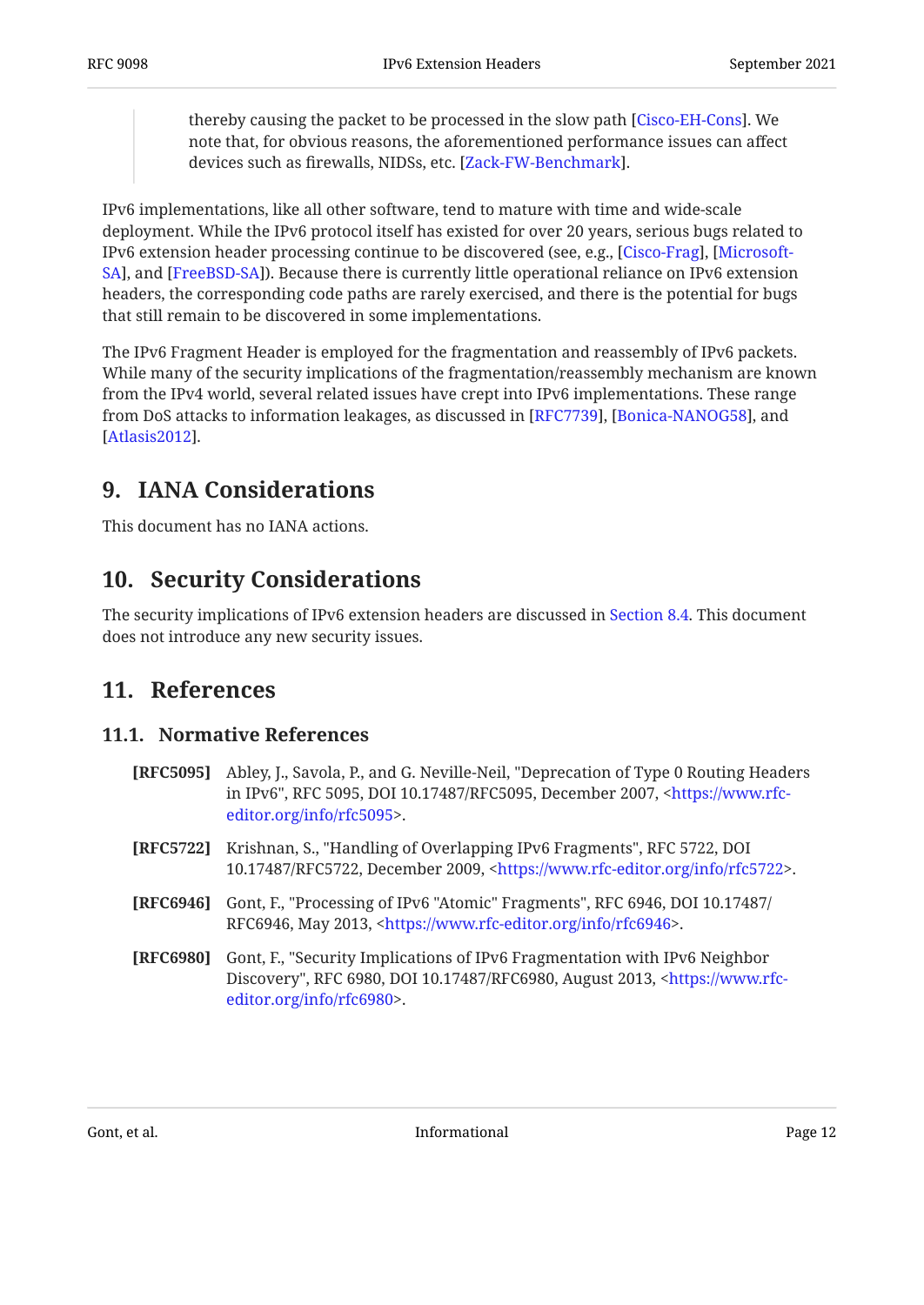<span id="page-12-3"></span>

| <b>[RFC7112]</b> Gont, F., Manral, V., and R. Bonica, "Implications of Oversized IPv6 Header |
|----------------------------------------------------------------------------------------------|
| Chains", RFC 7112, DOI 10.17487/RFC7112, January 2014, <https: th="" www.rfc-<=""></https:>  |
| editor.org/info/rfc7112>.                                                                    |

- <span id="page-12-4"></span>**[RFC8021]** Gont, F., Liu, W., and T. Anderson, "Generation of IPv6 Atomic Fragments Considered Harmful", RFC 8021, DOI 10.17487/RFC8021, January 2017, [<https://](https://www.rfc-editor.org/info/rfc8021) . [www.rfc-editor.org/info/rfc8021>](https://www.rfc-editor.org/info/rfc8021)
- <span id="page-12-1"></span>**[RFC8200]** Deering, S. and R. Hinden, "Internet Protocol, Version 6 (IPv6) Specification", STD 86, RFC 8200, DOI 10.17487/RFC8200, July 2017, <[https://www.rfc-editor.org/info/](https://www.rfc-editor.org/info/rfc8200) . [rfc8200>](https://www.rfc-editor.org/info/rfc8200)
- <span id="page-12-2"></span>**[RFC8504]** Chown, T., Loughney, J., and T. Winters, "IPv6 Node Requirements", BCP 220, RFC 8504, DOI 10.17487/RFC8504, January 2019, <[https://www.rfc-editor.org/info/](https://www.rfc-editor.org/info/rfc8504) . [rfc8504>](https://www.rfc-editor.org/info/rfc8504)

#### <span id="page-12-0"></span>**[11.2. Informative References](#page-12-0)**

- <span id="page-12-6"></span>[Almeida-2020] Almeida, R., Cunha, I., Teixeira, R., Veitch, D., and C. Diot, "Classification of Load Balancing in the Internet", IEEE INFOCOM 2020, DOI 10.1109/ INFOCOM41043.2020.9155387, July 2020, [<https://homepages.dcc.ufmg.br/](https://homepages.dcc.ufmg.br/~cunha/papers/almeida20infocom-mca.pdf) . [~cunha/papers/almeida20infocom-mca.pdf>](https://homepages.dcc.ufmg.br/~cunha/papers/almeida20infocom-mca.pdf)
- <span id="page-12-5"></span>**[APNIC-Scudder]** Scudder, J., "Modern router architecture and IPv6", APNIC Blog, June 2020, . [<https://blog.apnic.net/2020/06/04/modern-router-architecture-and-ipv6/](https://blog.apnic.net/2020/06/04/modern-router-architecture-and-ipv6/)>
- <span id="page-12-12"></span>**[Atlasis2012]** Atlasis, A., "Attacking IPv6 Implementation Using Fragmentation", Black Hat Europe 2012, March 2012, [<https://void.gr/kargig/ipv6/bh-eu-12-Atlasis-](https://void.gr/kargig/ipv6/bh-eu-12-Atlasis-Attacking_IPv6-Slides.pdf). [Attacking\\_IPv6-Slides.pdf>](https://void.gr/kargig/ipv6/bh-eu-12-Atlasis-Attacking_IPv6-Slides.pdf)
- <span id="page-12-7"></span>**[Atlasis2014]** Atlasis, A., "A Novel Way of Abusing IPv6 Extension Headers to Evade IPv6 Security Devices", May 2014, [<http://www.insinuator.net/2014/05/a-novel-way-of-](http://www.insinuator.net/2014/05/a-novel-way-of-abusing-ipv6-extension-headers-to-evade-ipv6-security-devices/). [abusing-ipv6-extension-headers-to-evade-ipv6-security-devices/](http://www.insinuator.net/2014/05/a-novel-way-of-abusing-ipv6-extension-headers-to-evade-ipv6-security-devices/)>
- <span id="page-12-8"></span>**[BH-EU-2014]** Atlasis, A., Rey, E., and R. Schaefer, "Evasion of High-End IDPS Devices at the IPv6 Era", Black Hat Europe 2014, 2014, <[https://www.ernw.de/download/eu-14-](https://www.ernw.de/download/eu-14-Atlasis-Rey-Schaefer-briefings-Evasion-of-HighEnd-IPS-Devices-wp.pdf) . Atlasis-Rey-Schaefer-briefi[ngs-Evasion-of-HighEnd-IPS-Devices-wp.pdf](https://www.ernw.de/download/eu-14-Atlasis-Rey-Schaefer-briefings-Evasion-of-HighEnd-IPS-Devices-wp.pdf)>
- <span id="page-12-11"></span>**[Bonica-NANOG58]** Bonica, R., "IPv6 Fragmentation: The Case For Deprecation", NANOG 58, June 2013, [<https://www.nanog.org/sites/default/](https://www.nanog.org/sites/default/files/mon.general.fragmentation.bonica.pdf)files/ . [mon.general.fragmentation.bonica.pdf>](https://www.nanog.org/sites/default/files/mon.general.fragmentation.bonica.pdf)
- <span id="page-12-10"></span><span id="page-12-9"></span>**[Cisco-EH-Cons]** Cisco, "IPv6 Extension Headers Review and Considerations", October 2006, . [technologies\\_white\\_paper0900aecd8054d37d.pdf>](http://www.cisco.com/en/US/technologies/tk648/tk872/technologies_white_paper0900aecd8054d37d.pdf) [<http://www.cisco.com/en/US/technologies/tk648/tk872/](http://www.cisco.com/en/US/technologies/tk648/tk872/technologies_white_paper0900aecd8054d37d.pdf)
	- **[Cisco-Frag]** Cisco, "Cisco IOS XR Software Crafted IPv6 Packet Denial of Service Vulnerability", June 2015, [<http://tools.cisco.com/security/center/content/](http://tools.cisco.com/security/center/content/CiscoSecurityAdvisory/cisco-sa-20150611-iosxr) . [CiscoSecurityAdvisory/cisco-sa-20150611-iosxr](http://tools.cisco.com/security/center/content/CiscoSecurityAdvisory/cisco-sa-20150611-iosxr)>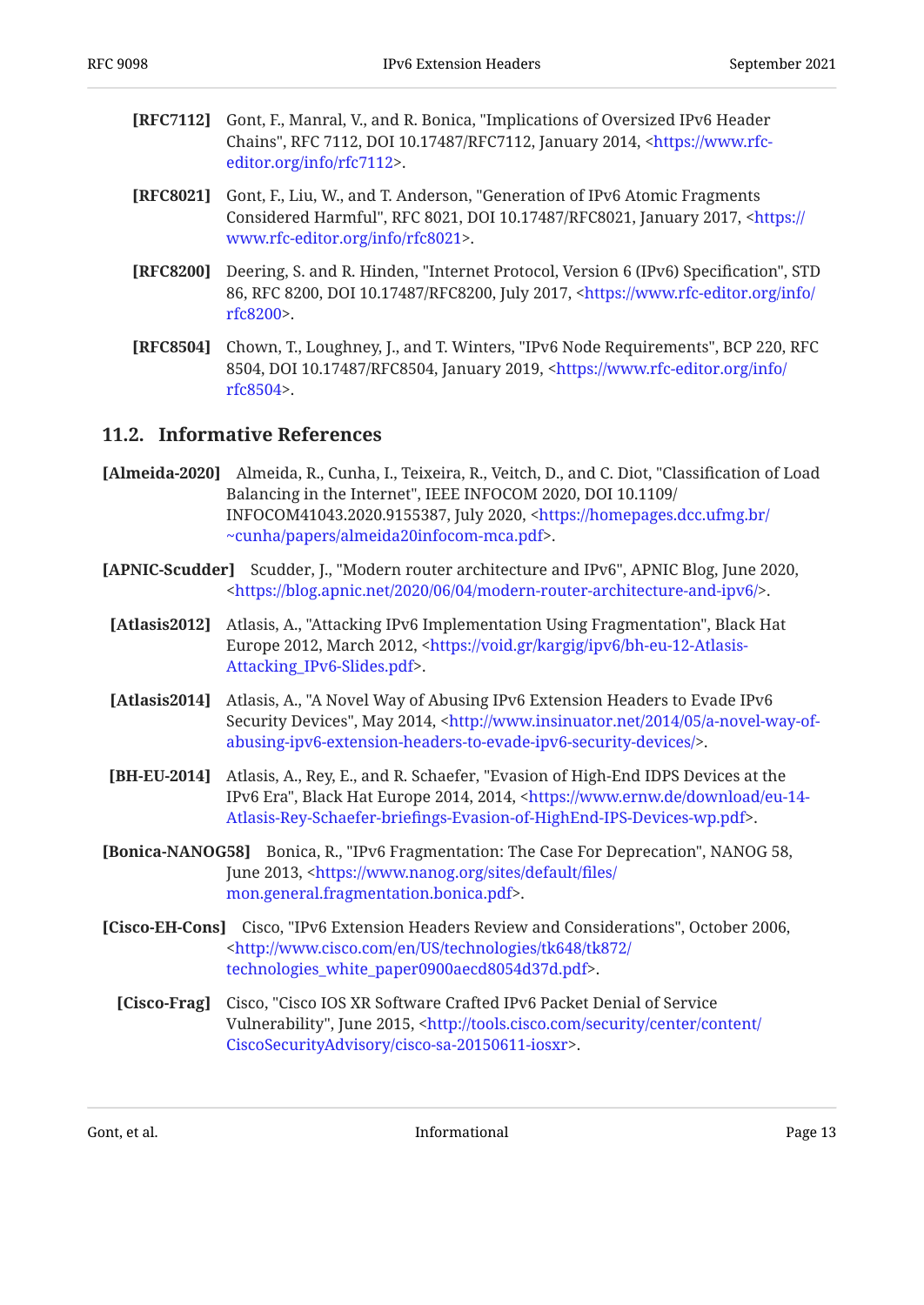<span id="page-13-11"></span><span id="page-13-8"></span><span id="page-13-7"></span><span id="page-13-6"></span><span id="page-13-5"></span><span id="page-13-3"></span><span id="page-13-1"></span>

| [FreeBSD-SA]   | The FreeBSD Project, "IPv6 Hop-by-Hop options use-after-free bug", September<br>2020, <https: advisories="" freebsd-sa-20:24.ipv6.asc="" security="" www.freebsd.org="">.</https:>                                                                                                                                         |
|----------------|----------------------------------------------------------------------------------------------------------------------------------------------------------------------------------------------------------------------------------------------------------------------------------------------------------------------------|
| [HEADERS]      | Kumari, W., Jaeggli, J., Bonica, R. P., and J. Linkova, "Operational Issues<br>Associated With Long IPv6 Header Chains", Work in Progress, Internet-Draft,<br>draft-wkumari-long-headers-03, 16 June 2015, <https: <br="" datatracker.ietf.org="" doc="">html/draft-wkumari-long-headers-03&gt;.</https:>                  |
| [Huston-2017]  | Huston, G., "Dealing with IPv6 fragmentation in the DNS", APNIC Blog, August<br>2017, <https: 08="" 2017="" 22="" blog.apnic.net="" dealing-ipv6-fragmentation-dns=""></https:> .                                                                                                                                          |
| [Huston-2020]  | Huston, G., "Measurement of IPv6 Extension Header Support", NPS/CAIDA 2020<br>Virtual IPv6 Workshop, June 2020, <https: 202006-<br="" workshops="" www.cmand.org="">v6/slides/2020-06-16-xtn-hdrs.pdf&gt;.</https:>                                                                                                        |
|                | [IEPG94-Scudder] Petersen, B. and J. Scudder, "Modern Router Architecture for Protocol<br>Designers", IEPG 94, November 2015, <http: 2015-11-01-ietf94="" <br="" www.iepg.org="">IEPG-RouterArchitecture-jgs.pdf&gt;.</http:>                                                                                              |
| $[IPV6-EH]$    | Gont, F. and W. Liu, "Recommendations on the Filtering of IPv6 Packets<br>Containing IPv6 Extension Headers at Transit Routers", Work in Progress,<br>Internet-Draft, draft-ietf-opsec-ipv6-eh-filtering-08, 3 June 2021, <https: <br="">datatracker.ietf.org/doc/html/draft-ietf-opsec-ipv6-eh-filtering-08&gt;.</https:> |
| [Jaeggli-2018] | Jaeggli, J., "IPv6 flow label: misuse in hashing", APNIC Blog, January 2018,<br><https: 01="" 11="" 2018="" blog.apnic.net="" ipv6-flow-label-misuse-hashing=""></https:> .                                                                                                                                                |
|                | [Linkova-Gont-IEPG90] Linkova, J. and F. Gont, "IPv6 Extension Headers in the Real World<br>v2.0", IEPG 90, July 2014, <http: 2014-07-20-ietf90="" iepg-ietf90-ipv6-<br="" www.iepg.org="">ehs-in-the-real-world-v2.0.pdf&gt;.</http:>                                                                                     |
| [Microsoft-SA] | Microsoft, "Windows TCP/IP Remote Code Execution Vulnerability",<br>CVE-2021-24094, February 2021, <https: <br="" msrc.microsoft.com="" update-guide="">vulnerability/CVE-2021-24094&gt;.</https:>                                                                                                                         |
| [nmap]         | Lyon, G., "Firewall/IDS Evasion and Spoofing", Chapter 15. Nmap Reference<br>Guide, <https: book="" man-bypass-firewalls-ids.html="" nmap.org="">.</https:>                                                                                                                                                                |
| [OPERATORS]    | Jaeggli, J., Colitti, L., Kumari, W., Vyncke, E., Kaeo, M., and T. Taylor, Ed., "Why<br>Operators Filter Fragments and What It Implies", Work in Progress, Internet-<br>Draft, draft-taylor-v6ops-fragdrop-02, 3 December 2013, <https: <br="">datatracker.ietf.org/doc/html/draft-taylor-v6ops-fragdrop-02&gt;.</https:>  |
| [PARSING]      | Kampanakis, P., "Implementation Guidelines for Parsing IPv6 Extension<br>Headers", Work in Progress, Internet-Draft, draft-kampanakis-6man-ipv6-eh-<br>parsing-01, 5 August 2014, <https: datatracker.ietf.org="" doc="" draft-<br="" html="">kampanakis-6man-ipv6-eh-parsing-01&gt;.</https:>                             |
|                |                                                                                                                                                                                                                                                                                                                            |

<span id="page-13-10"></span><span id="page-13-9"></span><span id="page-13-4"></span><span id="page-13-2"></span><span id="page-13-0"></span>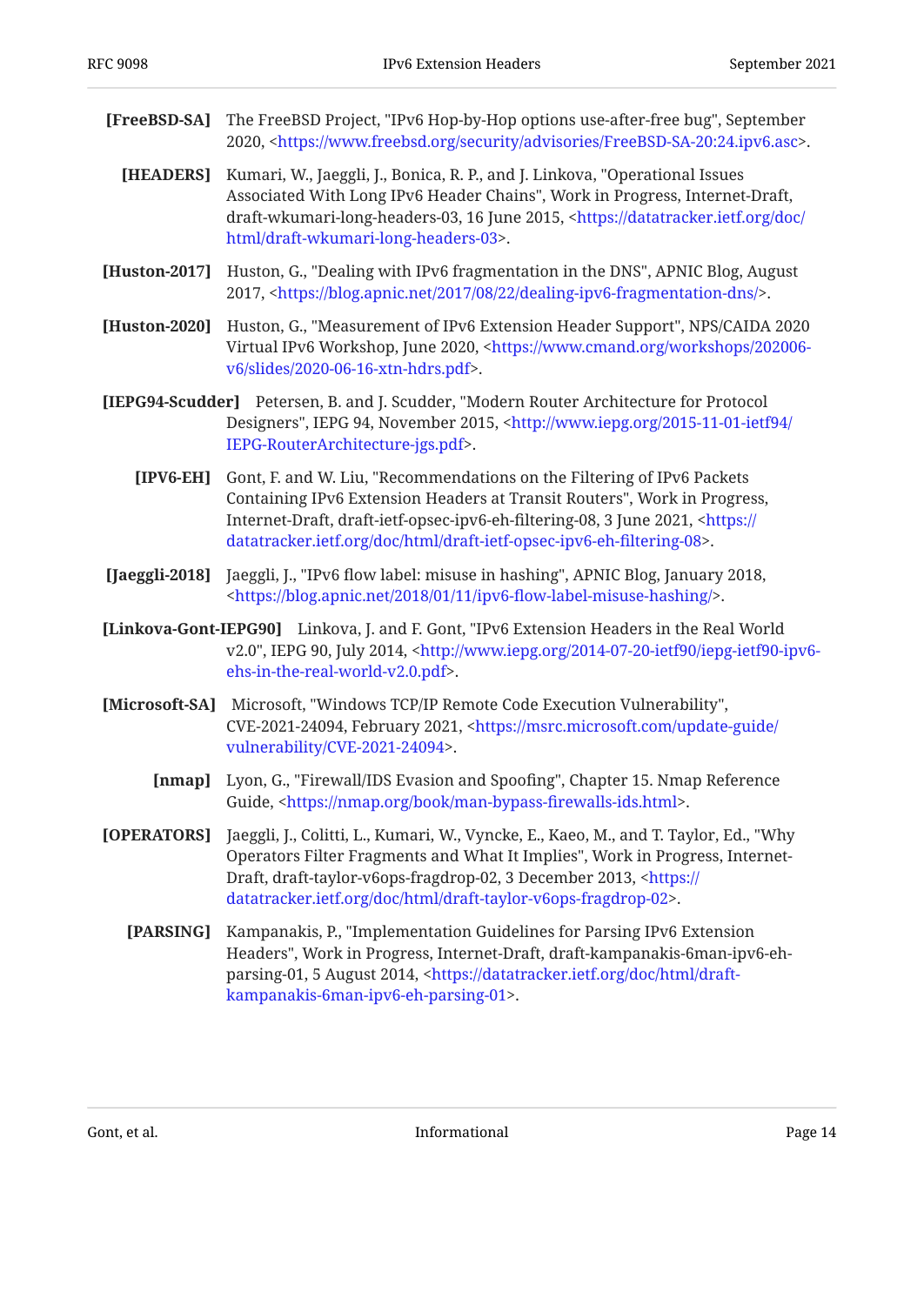- <span id="page-14-11"></span><span id="page-14-10"></span><span id="page-14-9"></span><span id="page-14-7"></span><span id="page-14-5"></span><span id="page-14-3"></span><span id="page-14-2"></span>**[PMTUD-Blackholes]** De Boer, M. and J. Bosma, "Discovering Path MTU black holes on the Internet using RIPE Atlas", University of Amsterdam, MSc. Systems & Network Engineering, July 2012, [<http://www.nlnetlabs.nl/downloads/publications/pmtu-](http://www.nlnetlabs.nl/downloads/publications/pmtu-black-holes-msc-thesis.pdf). [black-holes-msc-thesis.pdf>](http://www.nlnetlabs.nl/downloads/publications/pmtu-black-holes-msc-thesis.pdf)
	- **[RFC2460]** Deering, S. and R. Hinden, "Internet Protocol, Version 6 (IPv6) Specification", RFC 2460, DOI 10.17487/RFC2460, December 1998, [<https://www.rfc-editor.org/info/](https://www.rfc-editor.org/info/rfc2460) . [rfc2460>](https://www.rfc-editor.org/info/rfc2460)
	- **[RFC5635]** Kumari, W. and D. McPherson, "Remote Triggered Black Hole Filtering with Unicast Reverse Path Forwarding (uRPF)", RFC 5635, DOI 10.17487/RFC5635, August 2009, <https://www.rfc-editor.org/info/rfc5635>.
	- **[RFC6192]** Dugal, D., Pignataro, C., and R. Dunn, "Protecting the Router Control Plane", RFC 6192, DOI 10.17487/RFC6192, March 2011, <[https://www.rfc-editor.org/info/](https://www.rfc-editor.org/info/rfc6192) . [rfc6192>](https://www.rfc-editor.org/info/rfc6192)
	- **[RFC6437]** Amante, S., Carpenter, B., Jiang, S., and J. Rajahalme, "IPv6 Flow Label Specification", RFC 6437, DOI 10.17487/RFC6437, November 2011, <[https://](https://www.rfc-editor.org/info/rfc6437) . [www.rfc-editor.org/info/rfc6437>](https://www.rfc-editor.org/info/rfc6437)
	- **[RFC6438]** Carpenter, B. and S. Amante, "Using the IPv6 Flow Label for Equal Cost , , Multipath Routing and Link Aggregation in Tunnels" RFC 6438 DOI 10.17487/ RFC6438, November 2011, <<https://www.rfc-editor.org/info/rfc6438>>.
	- **[RFC7045]** Carpenter, B. and S. Jiang, "Transmission and Processing of IPv6 Extension Headers", RFC 7045, DOI 10.17487/RFC7045, December 2013, [<https://www.rfc-](https://www.rfc-editor.org/info/rfc7045). [editor.org/info/rfc7045>](https://www.rfc-editor.org/info/rfc7045)
	- **[RFC7098]** Carpenter, B., Jiang, S., and W. Tarreau, "Using the IPv6 Flow Label for Load Balancing in Server Farms", RFC 7098, DOI 10.17487/RFC7098, January 2014, . [<https://www.rfc-editor.org/info/rfc7098](https://www.rfc-editor.org/info/rfc7098)>
	- **[RFC7113]** , Gont, F. "Implementation Advice for IPv6 Router Advertisement Guard (RA-Guard)", RFC 7113, DOI 10.17487/RFC7113, February 2014, [<https://www.rfc-](https://www.rfc-editor.org/info/rfc7113). [editor.org/info/rfc7113>](https://www.rfc-editor.org/info/rfc7113)
	- **[RFC7739]** Gont, F., "Security Implications of Predictable Fragment Identification Values", RFC 7739, DOI 10.17487/RFC7739, February 2016, <[https://www.rfc-editor.org/](https://www.rfc-editor.org/info/rfc7739) . [info/rfc7739>](https://www.rfc-editor.org/info/rfc7739)
	- **[RFC7872]** Gont, F., Linkova, J., Chown, T., and W. Liu, "Observations on the Dropping of Packets with IPv6 Extension Headers in the Real World", RFC 7872, DOI 10.17487/RFC7872, June 2016, <<https://www.rfc-editor.org/info/rfc7872>>.
	- **[RFC8900]** Bonica, R., Baker, F., Huston, G., Hinden, R., Troan, O., and F. Gont, "IP Fragmentation Considered Fragile", BCP 230, RFC 8900, DOI 10.17487/RFC8900, September 2020, [<https://www.rfc-editor.org/info/rfc8900](https://www.rfc-editor.org/info/rfc8900)>.

<span id="page-14-8"></span><span id="page-14-6"></span><span id="page-14-4"></span><span id="page-14-1"></span><span id="page-14-0"></span>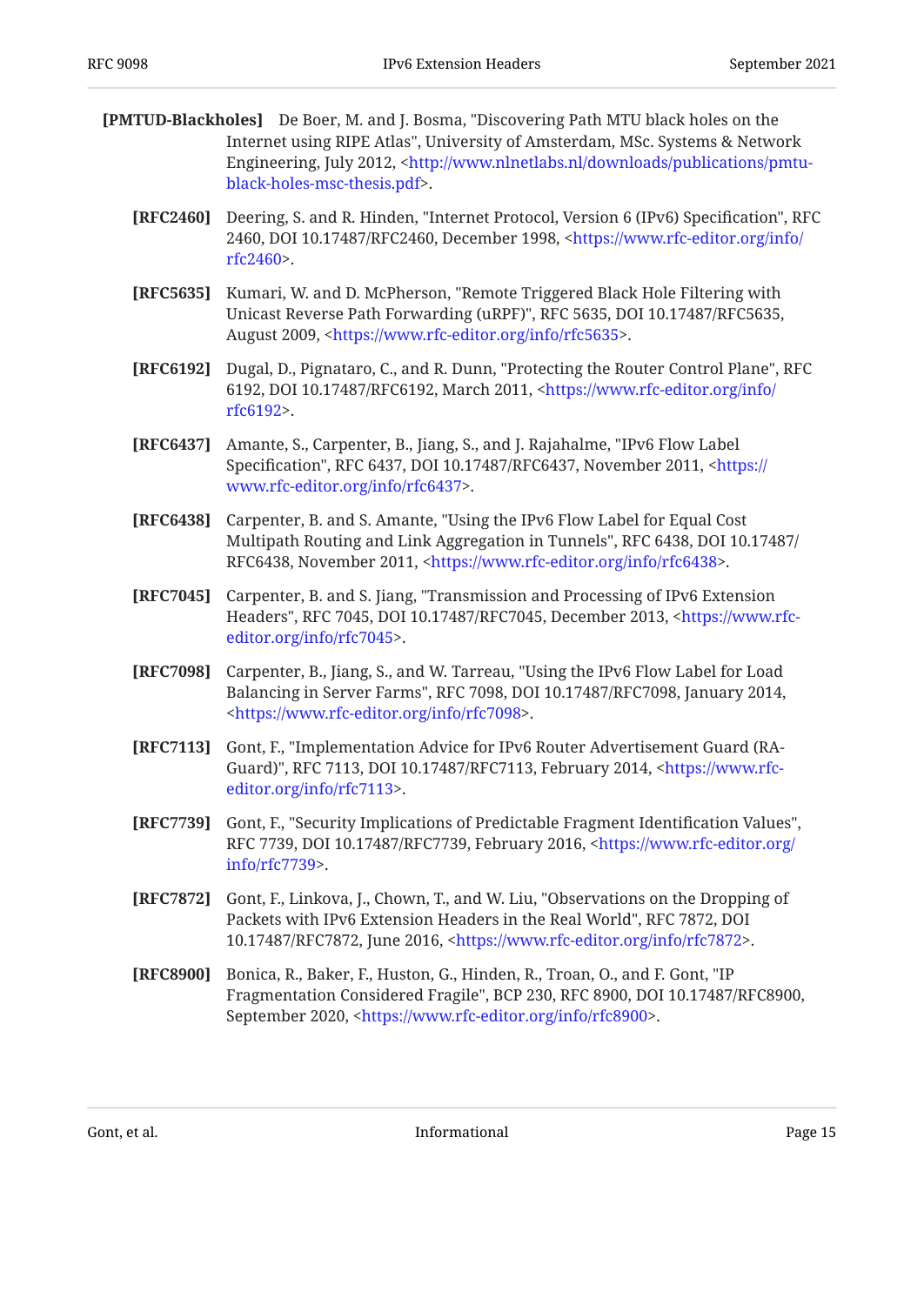- <span id="page-15-2"></span>**[RFC8955]** Loibl, C., Hares, S., Raszuk, R., McPherson, D., and M. Bacher, "Dissemination of Flow Specification Rules", RFC 8955, DOI 10.17487/RFC8955, December 2020, . [<https://www.rfc-editor.org/info/rfc8955](https://www.rfc-editor.org/info/rfc8955)>
- <span id="page-15-3"></span>**[RFC8956]** Loibl, C., Ed., Raszuk, R., Ed., and S. Hares, Ed., "Dissemination of Flow Specification Rules for IPv6", RFC 8956, DOI 10.17487/RFC8956, December 2020, . [<https://www.rfc-editor.org/info/rfc8956](https://www.rfc-editor.org/info/rfc8956)>
- <span id="page-15-4"></span>**[Zack-FW-Benchmark]** Zack, E., "Firewall Security Assessment and Benchmarking IPv6 Firewall Load Tests", IPv6 Hackers Meeting #1, June 2013, [<https://](https://www.ipv6hackers.org/files/meetings/ipv6-hackers-1/zack-ipv6hackers1-firewall-security-assessment-and-benchmarking.pdf) . [security-assessment-and-benchmarking.pdf>](https://www.ipv6hackers.org/files/meetings/ipv6-hackers-1/zack-ipv6hackers1-firewall-security-assessment-and-benchmarking.pdf) www.ipv6hackers.org/fi[les/meetings/ipv6-hackers-1/zack-ipv6hackers1-](https://www.ipv6hackers.org/files/meetings/ipv6-hackers-1/zack-ipv6hackers1-firewall-security-assessment-and-benchmarking.pdf)firewall-

### <span id="page-15-0"></span>**[Acknowledgements](#page-15-0)**

The authors would like to thank (in alphabetical order) Mikael Abrahamsson, Fred Baker, Dale W. Carder, Brian Carpenter, Tim Chown, Owen DeLong, Gorry Fairhurst, Guillermo Gont, Tom Herbert, Lee Howard, Tom Petch, Sander Steffann, Eduard Vasilenko, Éric Vyncke, Rob Wilton, Jingrong Xie, and Andrew Yourtchenko for providing valuable comments on earlier draft versions of this document.

Fernando Gont would like to thank Jan Zorz / Go6 Lab <https://go6lab.si/>, Jared Mauch, and Sander Steffann <https://steffann.nl/> for providing access to systems and networks that were employed to perform experiments and measurements involving packets with IPv6 extension headers.

### <span id="page-15-1"></span>**[Authors' Addresses](#page-15-1)**

**Fernando Gont** SI6 Networks Segurola y Habana 4310, 7mo Piso Villa Devoto Ciudad Autonoma de Buenos Aires Argentina Email: [fgont@si6networks.com](mailto:fgont@si6networks.com) URI: <https://www.si6networks.com>

#### **Nick Hilliard**

INEX 4027 Kingswood Road Dublin 24 Ireland Email: [nick@inex.ie](mailto:nick@inex.ie)